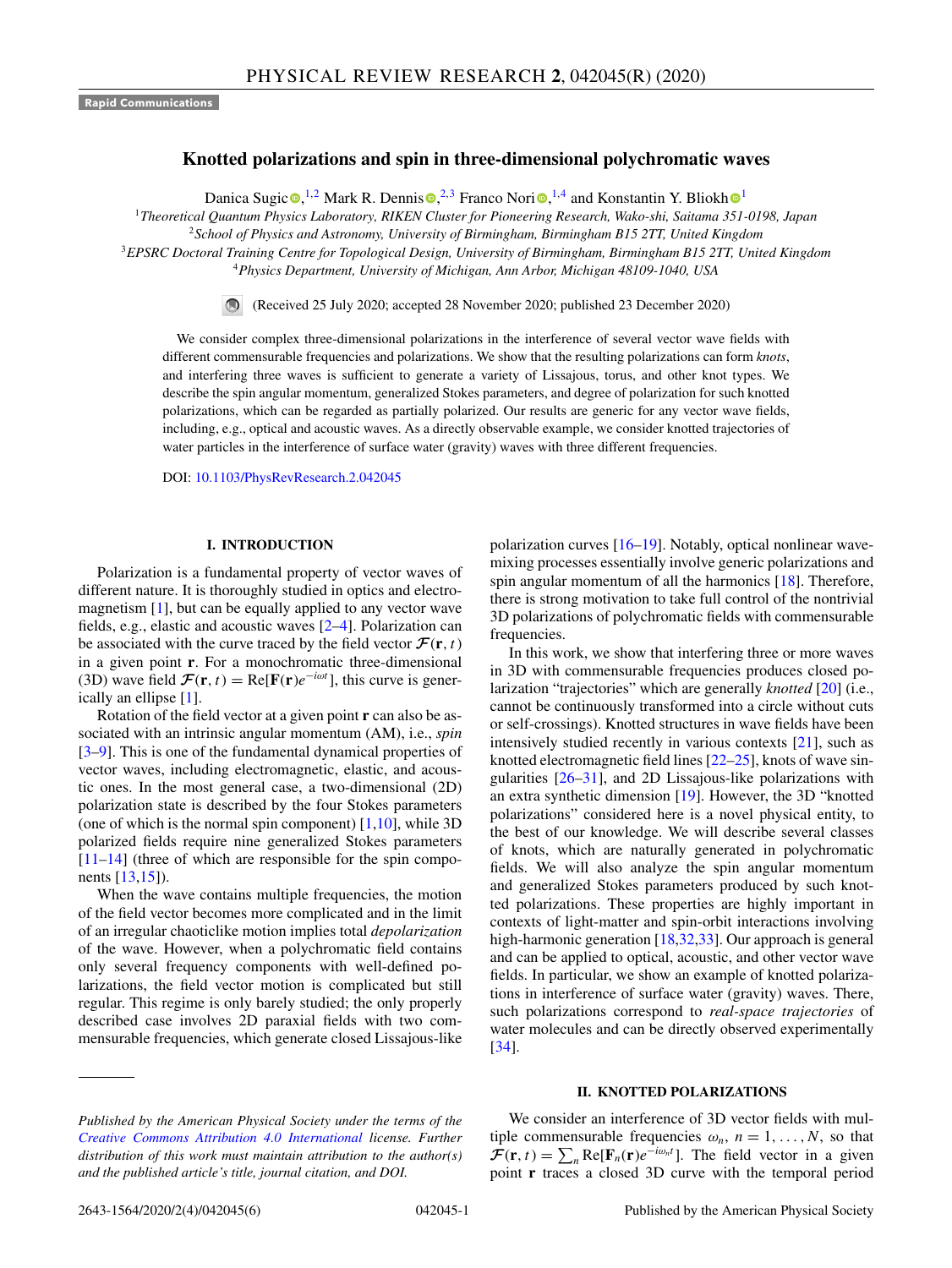<span id="page-1-0"></span>

FIG. 1. Examples of knotted polarizations  $\mathcal{F}(t)$  in the interference of three waves with different frequencies and polarizations (shown to the right from the knots). (a) The Lissajous knot (1) with  $A_1 = A_2 = A_3$ ,  $\omega_2/\omega_1 = 5/2$ ,  $\omega_3/\omega_1 = 3/2$ ,  $\phi_1 - \phi_2 = 0.04$ , and  $\phi_3 - \phi_2 = 1.8$  (the 5<sub>2</sub> or three-twist knot [\[35\]](#page-5-0)). (b) The torus knot (2) with  $p = 2$ ,  $q = 3$  (trefoil knot). (c) Figure-eight knot (3). The spins of the interfering waves and resulted knotted polarizations are shown in magenta, whereas the 3D degree of polarization for the knotted states (a)–(c) are  $P = 0$ ,  $P = 1/2$ , and  $P \simeq 0.67$ , respectively [\[36\]](#page-5-0).

 $T = 2\pi/\Omega$ , where  $\Omega$  is the lowest common multiple of  $\{\omega_n\}$ . Such polarization curves can be topologically nontrivial and form *knots* [\[20\]](#page-4-0) (see Fig. 1). Note that the polarization curve depends only on the frequencies and elliptical polarizations of the interfering waves  $\mathbf{F}_n$  in the given point **r**. From now on we fix this point and only consider temporal dependencies of the fields.

Because of the time-harmonic character of the interfering waves, the Cartesian field components  $\mathcal{F}(t) =$  $[\mathcal{F}_x(t), \mathcal{F}_y(t), \mathcal{F}_z(t)]$  are sums of  $cos(\omega_n t)$  and  $sin(\omega_n t)$  terms with different amplitudes. Knotted curves described by such harmonic terms are known as *Fourier or harmonic knots* [\[37,38\]](#page-5-0). These knots are labeled by three integer indices  $(i, j, k) \geq (1, 1, 1)$  indicating the numbers of frequencies in the three Cartesian field components. Remarkably, any type of knot can be constructed as a Fourier-(1, 1, *k*) knot with some *k* [\[39\]](#page-5-0).

In the simplest case, when each Cartesian component has only one frequency, such Fourier-(1,1,1) knots are called *Lissajous knots* [\[40–42\]](#page-5-0), with  $\mathcal{F}(t)$  given by

$$
[A_1 \cos(\omega_1 t + \phi_1), A_2 \cos(\omega_2 t + \phi_2), A_3 \cos(\omega_3 t + \phi_3)], \quad (1)
$$

where the frequencies  $\omega_n$ ,  $n = 1, 2, 3$ , are proportional to three coprime integers, whereas  $A_n$  and  $\phi_n$  are amplitudes and phases. In physical terms, the Lissajous-knot polarizations are produced by a superposition of *three linear polarizations* oriented along the three Cartesian axes, as shown in Fig.  $1(a)$ for the example of  $5<sub>2</sub>$  or "three-twist" knot  $[20,21,35,41]$  $[20,21,35,41]$ .

One of the most important classes of knots are *torus knots*  $T_{p,q}$ , which lie on a torus surface and are characterized by a pair of coprime integers (*p*, *q*) [\[20,21\]](#page-4-0). Notably, every type of torus knots can be represented by a Fourier- $(1,1,2)$  knot with  $\mathcal{F}(t)$  given by [\[43\]](#page-5-0)

$$
A[\cos(\omega_1 t), \cos(\omega_2 t + \phi_2), -\sin(\omega_1 t) + \cos(\omega_3 t + \phi_3)],
$$
  
\n
$$
\frac{\omega_2}{\omega_1} = \frac{q}{p}, \quad \frac{\omega_3}{\omega_1} = \frac{q - p}{p}, \quad \phi_2 = \frac{\pi}{2p}, \quad \phi_3 = \frac{\pi}{2p} - \frac{\pi}{4q}.
$$
  
\n(2)

Polarization torus knots are produced by a superposition of *one circular and two linear polarizations*, as shown in Fig. 1(b) for the example of trefoil knot  $T_{2,3}$  [\[20,21\]](#page-4-0). Note that waves with frequencies satisfying Eq. (2) can be generated in nonlinear wave-mixing processes [\[19](#page-4-0)[,44\]](#page-5-0).

The Lissajous and torus knots do not exhaust all possible Fourier knots. For example, the *figure-eight knot* can be generated by the field  $\mathcal{F}(t)$  as follows [\[38\]](#page-5-0):

$$
A[\cos(\omega t) + \cos(3\omega t), 0.4\sin(3\omega t) - \sin(6\omega t),
$$
  
0.6 \sin(\omega t) + \sin(3\omega t)]. (3)

This is a superposition of *two elliptical and one linear polarizations* [Fig. 1(c)].

### **III. SPIN IN OPTICAL AND ACOUSTIC FIELDS**

The normalized period-averaged spin AM density in a monochromatic vector wave field can be characterized by the expression  $S = \text{Im}(\mathbf{F}^* \times \mathbf{F})/|\mathbf{F}|^2$ ,  $|S| \leq 1$ . In optical fields,  **is the electric field [\[6,10](#page-4-0)[,45\]](#page-5-0), while in sound wave** fields in fluids or gases,  $\mathbf{F} = \mathbf{V}$  is the velocity field [\[3,4,9\]](#page-4-0). Note that this simplified approach ignores the presence of other fields (magnetic field in optics and pressure field in acoustics [\[4,5,7,9](#page-4-0)[,46–48\]](#page-5-0)), but this omission is justified in many practical problems, where experimental measurements and phenomena are sensitive only to the electric and velocity fields.

The above expression for the normalized spin originates from the time-averaged non-normalized expression  $\langle \mathcal{G} \times$  $\mathcal{F}$  = Im ( $\mathbf{F}^* \times \mathbf{F}$ )/(2ω) and the density of "field quanta" given by the energy density divided by frequency,  $\mathcal{F}$ .  $\mathcal{F}/\omega = |\mathbf{F}|^2/(2\omega)$ , where *G* is the vector potential, such that  $\mathcal{F} = \partial_t \mathcal{G}$ . In optics,  $\mathcal{A} = -\mathcal{G}$  is the magnetic vector potential in the Coulomb gauge [\[48\]](#page-5-0), while in acoustics  $\mathcal{R} = \mathcal{G}$  is the displacement field [\[9\]](#page-4-0), so that  $\mathcal{G} \times \mathcal{F} = \mathcal{R} \times \mathcal{V}$  is the natural mechanical AM form.

In the polychromatic field  $\mathcal F$  considered above, the vector potential equals  $\mathcal{G}(\mathbf{r}, t) = \sum_{n} \omega_n^{-1} \text{Im}[\mathbf{F}_n(\mathbf{r})e^{-i\omega_n t}]$ . Substituting it into the spin form  $\langle \mathcal{G} \times \mathcal{F} \rangle$  with time-averaging over the period *T* yields the normalized spin density in a polychromatic field:

$$
\mathbf{S} = \frac{\sum_{n} \omega_n^{-1} \text{Im}(\mathbf{F}_n^* \times \mathbf{F}_n)}{\sum_{n} \omega_n^{-1} |\mathbf{F}_n|^2}.
$$
 (4)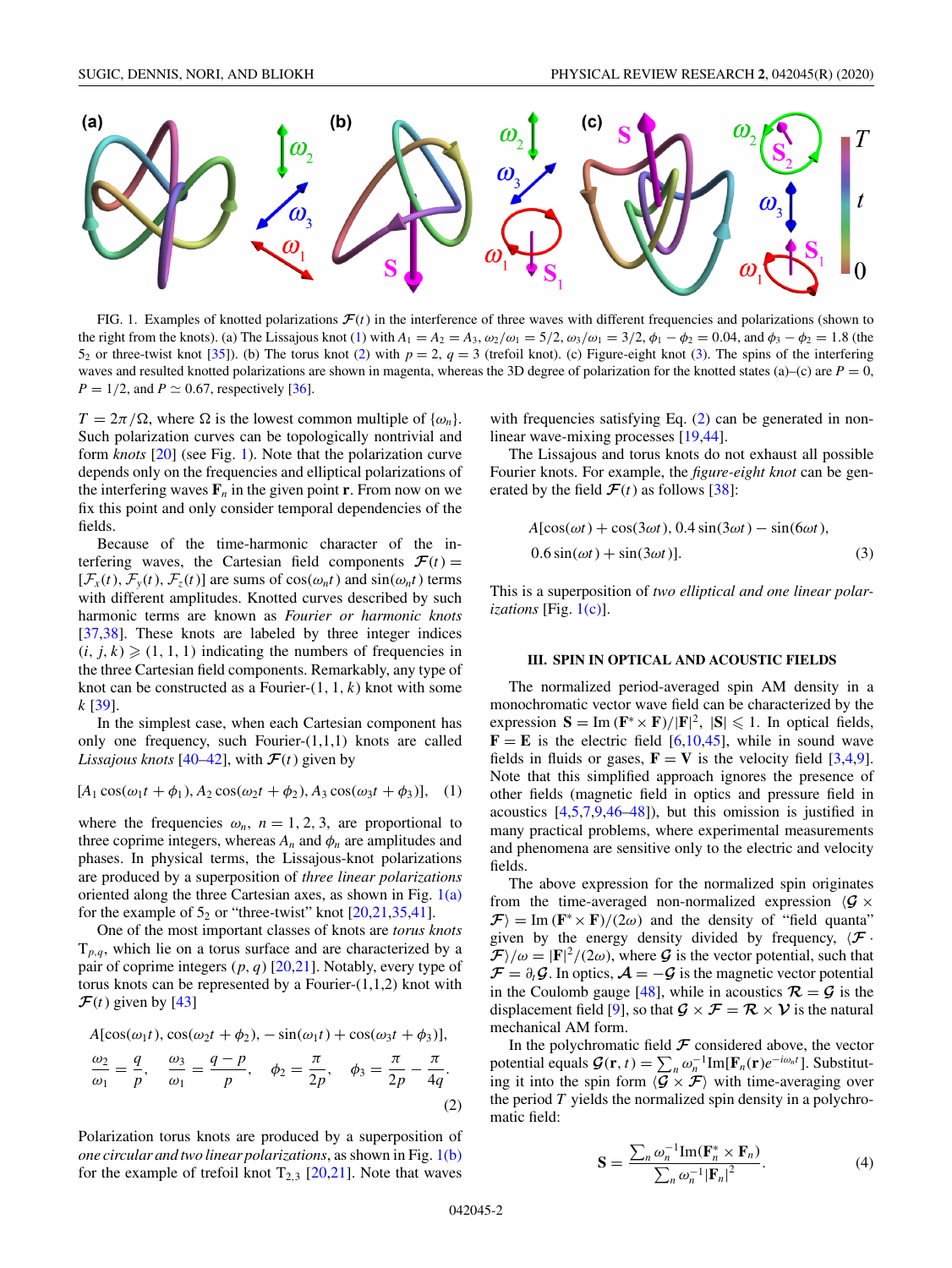This equation shows that the spin of a polychromatic field represents a properly weighted sum of the spins  $S_n$  of the interfering monochromatic components. In the particular case of 2D bichromatic optical fields, consisting of circularly polarized waves, the general expression [\(4\)](#page-1-0) coincides with the one used in Refs.  $[16,18]$ . Obviously, the spin  $(4)$  vanishes for interfering linearly polarized fields, such as the Lissajous knots [Fig.  $1(a)$ ]. For other knotted polarizations it is generi-cally nonzero [see [\[36\]](#page-5-0) and Figs.  $1(b)$  and  $1(c)$ ] for the spin of the torus and figure-eight knotted polarizations [Eqs. [\(2\)](#page-1-0) and [\(3\)](#page-1-0)], and restricted by  $|S| \le 1$ .

Remarkably, the above spin AM in polychromatic fields with complex 3D polarization curves allows a very simple mechanical analogy. Let us consider a mechanical point particle of unit mass moving in real space along the closed trajectory  $\mathbf{r}(t) = \mathbf{G}(t)$ . Then, the period-averaged mechanical AM of this particle,  $\langle \mathbf{r} \times \partial_t \mathbf{r} \rangle$ , equals the spin  $\langle \mathcal{G} \times \mathcal{F} \rangle$ , whereas its averaged kinetic energy,  $\langle |\partial_t \mathbf{r}|^2 / 2 \rangle$ , is half of the field energy  $\langle \mathcal{F} \cdot \mathcal{F} \rangle$ . This hints that the curve traced by the vector potential *G* could be more fundamental than the one traced by the field *F*. Of course, all previous considerations about knotted polarizations can be equally applied to the vector-potential polarization.

Note that for monochromatic fields, the polarization ellipses of the field  $\mathcal F$  and its vector potential  $\mathcal G$  coincide with each other (up to a constant factor). In contrast, the complex polarization curves of polychromatic fields and their vector potentials generally differ considerably. This is because single-harmonic elliptical motion is invariant with respect to the time-derivative operation, while complex polychromatic motion is not.

# **IV. GENERALIZED STOKES PARAMETERS AND DEPOLARIZATION**

The above consideration of the spin AM suggests that any *quadratic forms* of fields could be considered in a similar manner, such that interference terms between different frequencies are averaged out and the form represents a weighted sum of contributions from each frequency component. For example, the canonical momentum of a polychromatic field is calculated similarly to the spin but with the substitution of the quadratic form  $\text{Im}(\mathbf{F}_n^* \times \mathbf{F}_n) \to \text{Im}(\mathbf{F}_n^* \cdot (\nabla)\mathbf{F}_n]$ [\[3,4,7,9,](#page-4-0)[46,48\]](#page-5-0). Calculation of optical or acoustic radiation forces and torques also involves similar quadratic forms and allows a similar approach [\[49,50\]](#page-5-0).

Here we consider important quadratic forms used for the description of 3D partially polarized fields, namely, the *generalized Stokes parameters*  $\Lambda_l$ ,  $l = 0, 1, \ldots, 8$  [\[11–14\]](#page-4-0). For monochromatic fields, these parameters appear from the Hermitian 3 × 3 coherence matrix  $\Gamma_{ij} = \langle \overline{F}_i^* \overline{F}_j \rangle$ , *i*, *j* = *x*, *y*, *z*, and its decomposition  $\Gamma_{ij} = \frac{1}{3} \sum_{l=0}^{8} \Lambda_l {\lambda_l} j_{ij}$  via the Gell-Mann matrices  $\lambda_l$  [\[11–14\]](#page-4-0). Here  $\Lambda_0 = \text{Tr}(\hat{\Gamma})$  is associated with the field intensity, parameters  $\Lambda_1$ ,  $\Lambda_3$ ,  $\Lambda_4$ ,  $\Lambda_6$ , and  $\Lambda_8$ are related to the real part of  $\Gamma$ , while the three parameters  $\Lambda_7$ ,  $\Lambda_5$ , and  $\Lambda_2$  related to the imaginary part of  $\hat{\Gamma}$  are proportional to the Cartesian components of the spin density **S** [\[13,15\]](#page-4-0).

For the polychromatic fields considered here, we introduce the natural analogs of the coherence matrix and the generalized Stokes parameters as

$$
\Gamma_{ij} = \sum_{n} F_{ni}^{*} F_{nj} = \frac{1}{3} \sum_{l=0}^{8} \Lambda_{l} \{\lambda_{l}\}_{ij},
$$
 (5)

such that the polarization parameters are sums of the corresponding parameters for the interfering monochromatic waves:  $\Lambda_l = \sum_n \Lambda_l^{(n)}$  [\[36\]](#page-5-0). Note that the vector  $2(-\Lambda_7, \Lambda_5, -\Lambda_2)/(3\Lambda_0)$  represents an analog of the normal-ized spin [\(4\)](#page-1-0) but without  $\omega_n^{-1}$  weighting factors [\[13,15\]](#page-4-0).

Among the different definitions of the degree of polarization for 3D fields  $[12,51-53]$  $[12,51-53]$ , a natural choice is  $P = \sqrt{\sum_{l=1}^{8} \Lambda_l^2 / \sqrt{3} \Lambda_0} \in [0, 1]$ . An elliptically polarized monochromatic light, i.e., each of the interfering components in our knotted fields, Eqs.  $(1)$ – $(3)$  and Fig. [1,](#page-1-0) is fully polarized:  $P^{(n)} = 1$  [\[36\]](#page-5-0). However, calculating the polarization parameters (5) for polychromatic knotted fields, we find that its degree of polarization diminishes:  $P < 1$ . This means that polychromatic knotted fields can be regarded as *partially depolarized*. In particular, for any Lissajous-knotted field [\(1\)](#page-1-0) with  $A_1 = A_2 = A_3$ , we find that  $P = 0$ , i.e., it is *totally unpolarized* [\[36\]](#page-5-0). This is natural, because such fields consist of three independent oscillations with equal amplitudes along the three axes. In turn, for any torus-knotted field [\(2\)](#page-1-0), the degree of polarization is  $P = 1/2$ , while for the figure-eight-knotted polarization [\(3\)](#page-1-0) we find  $P \simeq 0.67$  [\[36\]](#page-5-0). In these cases, the presence of partial polarization is related to the presence of nonzero spin  $(4)$  in such knotted fields [Figs. [1\(b\)](#page-1-0) and [1\(c\)\]](#page-1-0) [\[15\]](#page-4-0); total depolarization implies zero spin.

Note, however, that the spin, polarization parameters, and degree of polarization are not directly related to *topological* properties of knotted polarizations. These are rather *geometrical* (or dynamical) properties of the field curve  $\mathcal{F}(t)$ . For example, the polarization parameters of the Lissajous knots [\(1\)](#page-1-0) strongly depend on the amplitudes  $A_n$  (scaling factors along the Cartesian axes)  $[36]$ , while the knot topology is obviously independent of these.

## **V. KNOTTED TRAJECTORIES IN WATER WAVES**

Remarkably, complex polarizations of polychromatic waves is a directly observable phenomenon. While measuring the time-dependent electric field with optical frequencies is practically impossible, the sound-wave polarization is related to the velocity field  $V(r, t)$  or the displacement "vector potential"  $\mathcal{R}(\mathbf{r},t)$  [\[9\]](#page-4-0). Here, the time-dependent field  $\mathcal{R}(\mathbf{r},t)$ describes the real-space displacement of the medium particles, so that its polarization curve is the *real-space trajectory* of the particle. Although it is a challenge to observe the displacement of air or water particles at typical sound frequencies, this can be easily done for *surface water waves* with much lower frequencies and directly observable motion of water particles. Indeed, a recent experiment [\[34\]](#page-5-0) observed a 2D Lissajouslike motion in the interference of water waves with different frequencies. Here we show that a similar experiment can be designed to observe 3D knotted trajectories of water particles when taking into account their horizontal and vertical motions and interfering three waves with different frequencies.

Using equations of hydrodynamics, the equation of motion for the 3D displacement field  $\mathcal{R}(\mathbf{r}_{\perp},t)$  =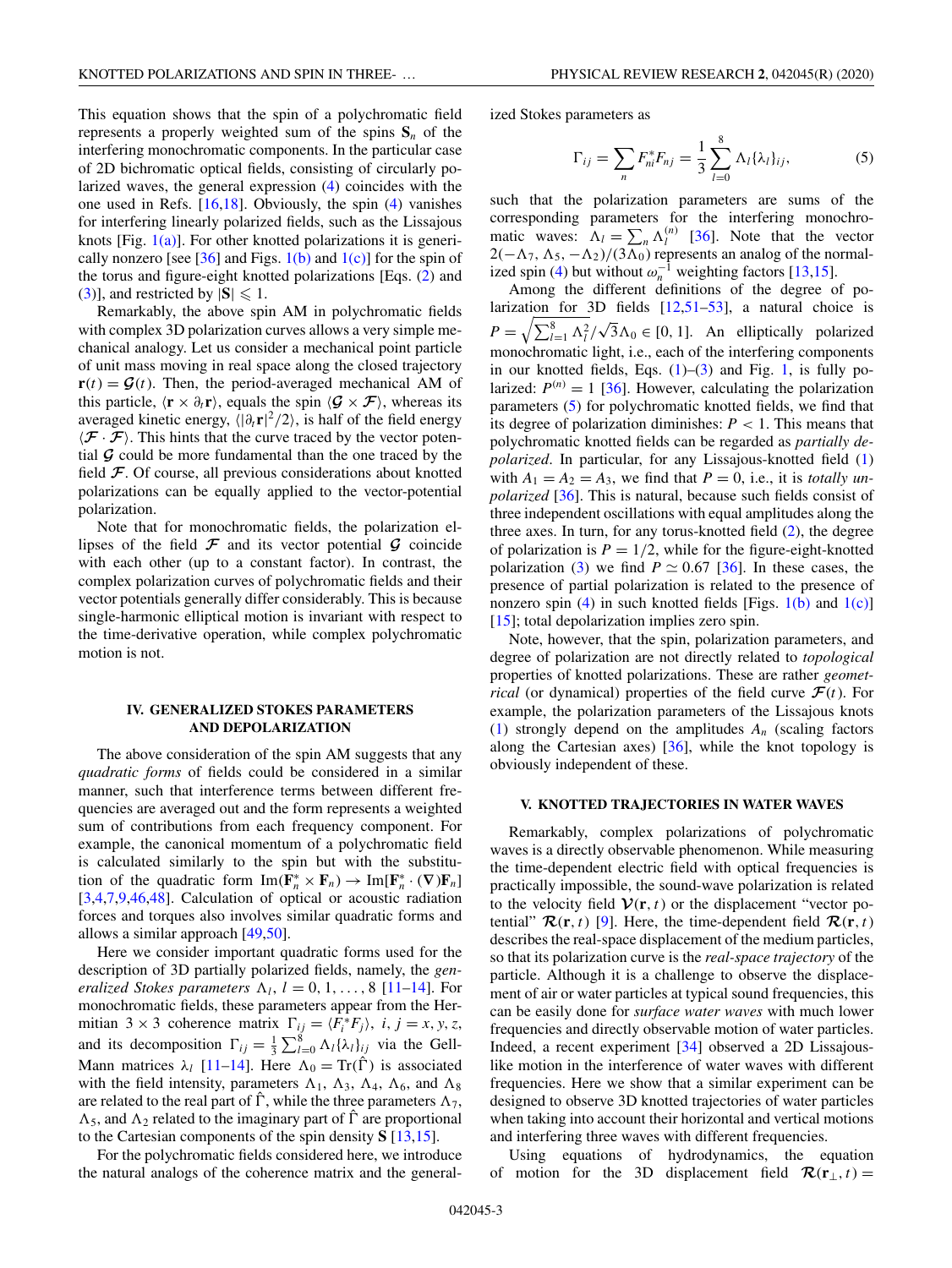

FIG. 2. Interference of three surface water waves, one propagating in *x* and two standing along *y* [Eq. (6)] with different frequencies and phases corresponding to Fig. [1\(b\).](#page-1-0) The instantaneous surface shapes (grayscale) and 3D water-particle trajectories (colored) are shown for the interference field (a) (see also its animated version [\[36\]](#page-5-0)) and each of the interfering waves (b). Some of these trajectories correspond to trefoil torus knots [Fig. [1\(b\)\]](#page-1-0), while others are "unknots." The (*x*, *y*) regions with knotted and unknotted trajectories are shown in (c).

 $[\mathcal{X}(\mathbf{r}_\perp,t),\mathcal{Y}(\mathbf{r}_\perp,t),\mathcal{Z}(\mathbf{r}_\perp,t)]$  on the water surface  $z=0$ for deep-water (gravity) waves can be written as [\[36\]](#page-5-0)  $\partial_t^2 \mathcal{Z} = g \nabla_\perp \cdot \mathcal{R}_\perp$ , where  $\mathbf{r}_\perp = (x, y), \nabla_\perp = (\partial_x, \partial_y)$ ,  $\mathcal{R}_{\perp} = (\mathcal{X}, \mathcal{Y})$ , and *g* is the gravitational acceleration. For a monochromatic plane-wave field  $\mathcal{R}(\mathbf{r}_{\perp},t)$  =  $\text{Re}[\mathbf{R} e^{-i\omega t + i\mathbf{k} \cdot \mathbf{r}_{\perp}}],$  with  $\mathbf{k} = (k_x, k_y)$  being the wave vector, this yields  $-\omega^2 Z = ig \mathbf{k} \cdot \mathbf{R}_{\perp}$ , where  $\omega^2 = g k$  is the dispersion relation [\[54\]](#page-5-0). These equations describe a well-known fact: in a plane gravity wave, the water particles move along circular trajectories lying in the plane determined by the wave vector and normal to the surface [\[55\]](#page-5-0). In other words, a single deep-water wave has a purely *circular polarization*. Then, interfering oppositely propagating waves with the same frequency yields a superposition of opposite circular polarization, i.e., a *linear polarization* with the position-dependent orientation. Thus, propagating and standing gravity waves provide circular and linear polarizations necessary for the torus knots [\(2\)](#page-1-0) [Fig. [1\(b\)\]](#page-1-0).

Explicitly, we consider the interference of an *x*-propagating plane wave and two standing waves along the *y* axis with three different frequencies and phases but equal amplitudes. This results in the displacement field

$$
\mathcal{R}(\mathbf{r}_{\perp},t) \propto \begin{pmatrix} \cos{(\omega_1 t - k_1 x)} \\ 0 \\ -\sin{(\omega_1 t - k_1 x)} \end{pmatrix} + \begin{pmatrix} 0 \\ \cos{(\omega_2 t + \phi_2)}\cos{(k_2 y)} \\ \cos{(\omega_2 t + \phi_2)}\sin{(k_2 y)} \end{pmatrix} + \begin{pmatrix} 0 \\ -\cos{(\omega_3 t + \phi_3)}\sin{(k_3 y)} \\ \cos{(\omega_3 t + \phi_3)}\cos{(k_3 y)} \end{pmatrix},
$$
(6)

where  $k_{1,2,3} = \omega_{1,2,3}^2/g$ . Choosing the frequencies and phases satisfying Eqs. [\(2\)](#page-1-0), we find that the real-space trajectory of the water motion at  $\mathbf{r} = \mathbf{0}, \mathcal{R}(\mathbf{0}, t)$ , is exactly the torus knot [\(2\)](#page-1-0) [Fig. [1\(b\)\]](#page-1-0).

Figure 2 shows the water surface shape and water-particle trajectories  $\mathcal{R}(\mathbf{r}_{\perp},t)$  for the whole interference field (6) with  $p = 2$ ,  $q = 3$ , corresponding to the trefoil knot in Fig. [1\(b\),](#page-1-0) and also for each of the interfering waves. Note that different points of the water surface  $(x, y)$  correspond to different mutual phases of the interfering waves. Therefore, water motions in different points have different 3D trajectories. In our case, these trajectories represent trefoil knots and "unknots' [ $20,21$ ]. The  $(x, y)$  regions with knotted and unknotted trajectories are shown in Fig.  $2(c)$ . Numerical calculations [\[56\]](#page-5-0) show that the fraction of knotted trajectories here is about 12%. Many of the polarization trajectories are nearly selfintersecting, which can make the precise knot topology hard to resolve. Such self-intersections occur at every transition here between unknot and trefoil knot, but the arcs *pass through* each other (i.e., not *reconnecting* like vortices [\[57,58\]](#page-5-0)). More complicated superpositions give rise to larger areas of knotting, with transitions between multiple knot types.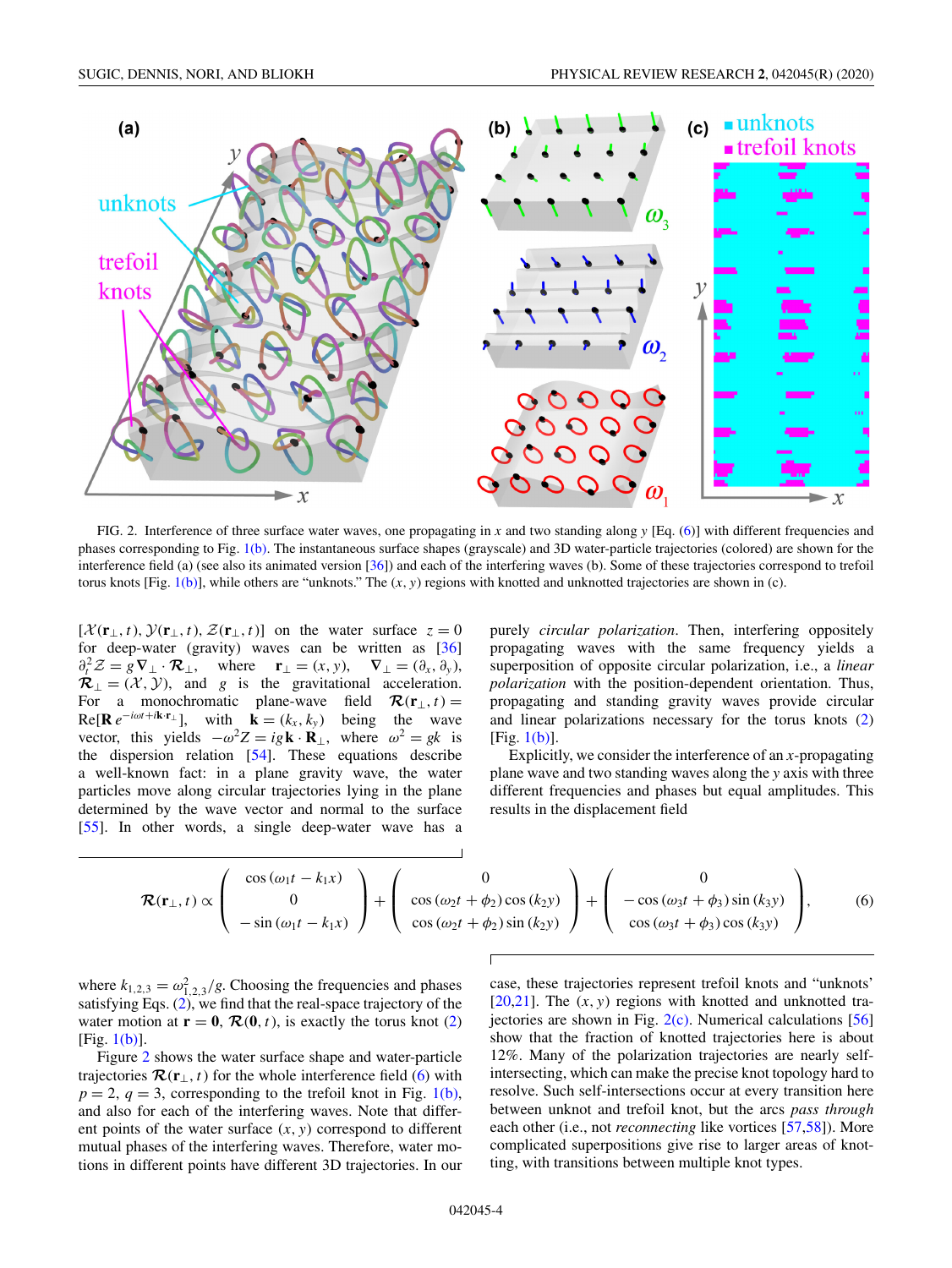# **VI. CONCLUSIONS**

<span id="page-4-0"></span>We have studied polychromatic 3D vector waves with closed (periodic) field trajectories. In particular, we have found that interference of three or more vector waves with different frequencies can generate a variety of *knotted* 3D polarizations, including Lissajous, torus, and other knots. We have introduced a natural formalism for the spin angular momentum (including a simple mechanical analogy), generalized Stokes parameters, and other quadratic forms for polychromatic yet periodic 3D vector waves. This revealed the presence of nonzero spin and partial depolarization in generic knotted polarizations. Finally, using the generic character of our consideration, valid for any 3D vector wave fields, we have provided an example where knotted polarizations appear as directly observable trajectories of water particles in the interference of surface-water (gravity) waves.

These results provide a natural application of the knot theory to wave physics, different from the previously studied knots of field lines  $[22-25]$  or singularities  $[26-31]$ . Moreover, our work considerably extends earlier studies of complex polarizations in polychromatic fields, previously restricted to

- [1] R. M. A. Azzam and N. M. Bashara, *Ellipsometry and Polarized Light* (North-Holland, Amsterdam, 1977).
- [2] B. A. Auld, *Acoustic Fields and Waves in Solids* (Wiley, New York, 1973).
- [3] C. Shi, R. Zhao, Y. Long, S. Yang, Y. Wang, H. Chen, J. Ren, [and X. Zhang, Observation of acoustic spin,](https://doi.org/10.1093/nsr/nwz059) Natl. Sci. Rev. **6**, 707 (2019).
- [4] K. Y. Bliokh and F. Nori, Spin and orbital angular momenta of acoustic beams, Phys. Rev. B **99**[, 174310 \(2019\).](https://doi.org/10.1103/PhysRevB.99.174310)
- [5] *The Angular Momentum of Light*, edited by D. L. Andrews and M. Babiker (Cambridge University Press, Cambridge, UK, 2012).
- [6] M. V. Berry and M. R. Dennis, Polarization singularities in [isotropic random vector waves,](https://doi.org/10.1098/rspa.2000.0660) Proc. R. Soc. London, Ser. A **457**, 141 (2001).
- [7] K. Y. Bliokh and F. Nori, Transverse and longitudinal angular momenta of light, [Phys. Rep.](https://doi.org/10.1016/j.physrep.2015.06.003) **592**, 1 (2015).
- [8] Y. Long, J. Ren, and H. Chen, Intrinsic spin of elastic waves, [Proc. Natl. Acad. Sci. USA](https://doi.org/10.1073/pnas.1808534115) **115**, 9951 (2018).
- [9] L. Burns, K. Y. Bliokh, F. Nori, and J. Dressel, Acoustic versus electromagnetic field theory: scalar, vector, spinor representa[tions and the emergence of acoustic spin,](https://doi.org/10.1088/1367-2630/ab7f91) New J. Phys. **22**, 053050 (2020).
- [10] [M. V. Berry, Paraxial beams of spinning light,](https://doi.org/10.1117/12.317704) Proc. SPIE **3487**, 6 (1998).
- [11] T. Carozzi, R. Karlsson, and J. Bergman, Parameters character[izing electromagnetic wave polarization,](https://doi.org/10.1103/PhysRevE.61.2024) Phys. Rev. E **61**, 2024 (2000).
- [12] T. Setälä, A. Shevchenko, M. Kaivola, and A. T. Friberg, Degree [of polarization for optical near fields,](https://doi.org/10.1103/PhysRevE.66.016615) Phys. Rev. E **66**, 016615 (2002).
- [13] M. R. Dennis, Geometric interpretation of the threedimensional coherence matrix for nonparaxial polarization, [J. Opt. A: Pure Appl. Opt.](https://doi.org/10.1088/1464-4258/6/3/005) **6**, S26 (2004).
- [14] C. J. R. Sheppard, Jones and Stokes parameters for polarization in three dimensions, Phys. Rev. A **90**[, 023809 \(2014\).](https://doi.org/10.1103/PhysRevA.90.023809)

2D bichromatic Lissajous-like polarizations [16–19], as well as theory and potential applications of the spin AM, so far mostly restricted to monochromatic waves [3–7]. Since complex 3D polarizations and polychromatic fields are highly important for light-matter interactions, nonlinear and ultrafast processes, quantum control, etc. [18,19[,32,33,59\]](#page-5-0), one can expect that nontrivial topological and dynamical features of knotted polarization states will find applications in complex wave systems.

#### **ACKNOWLEDGMENTS**

This work was partially supported by NTT Research, Army Research Office (ARO) (Grant No. W911NF-18-1- 0358), Japan Science and Technology Agency (JST) (via CREST Grant No. JPMJCR1676), Japan Society for the Promotion of Science (JSPS) (via KAKENHI Grant No. JP20H00134 and JSPS-RFBR Grant No. JPJSBP120194828), Foundational Questions Institute Fund (FQXi) (via Grant No. FQXi-IAF19-06), and the EPSRC Centre for Doctoral Training in Topological Design (EP/S02297X/1).

- [15] J. S. Eismann, L. H. Nicholls, D. J. Roth, M. A. Alonso, P. Banzer, F. J. Rodriguez-Fortuno, A. V. Zayats, F. Nori, and [K. Y. Bliokh, Transverse spinning of unpolarized light,](https://doi.org/10.1038/s41566-020-00733-3) Nat. Photonics (2020).
- [16] [D. A. Kessler and I. Freund, Lissajous singularities,](https://doi.org/10.1364/OL.28.000111) Opt. Lett. **28**, 111 (2003).
- [17] [I. Freund, Bichromatic optical Lissajous fields,](https://doi.org/10.1016/j.optcom.2003.07.053) Opt. Commun. **226**, 351 (2003).
- [18] A. Fleischer, O. Kfir, T. Diskin, P. Sidorenko, and O. Cohen, Spin angular momentum and tunable polarization in highharmonic generation, [Nat. Photonics](https://doi.org/10.1038/nphoton.2014.108) **8**, 543 (2014).
- [19] E. Pisanty, G. J. Machado, V. Vicuña-Hernández, A. Picón, A. Celi, J. P. Torres, and M. Lewenstein, Knotting fractional-order [knots with the polarization state of light,](https://doi.org/10.1038/s41566-019-0450-2) Nat. Photonics **13**, 569 (2019).
- [20] D. Rolfsen, *Knots and Links* (AMS Chelsea Publishing, Providence, RI, 2003).
- [21] L. H. Kauffman, *Knots and Physics* (World Scientific, Singapore, 2001).
- [22] [A. F. Rañada, Topological electromagnetism,](https://doi.org/10.1088/0305-4470/25/6/020) J. Phys. A: Math. Gen. **25**, 1621 (1992).
- [23] W. T. M. Irvine and D. Bouwmeester, Linked and knotted beams of light, Nat. Phys. **4**[, 716 \(2008\).](https://doi.org/10.1038/nphys1056)
- [24] H. Kedia, I. Bialynicki-Birula, D. Peralta-Salas, and W. T. M. [Irvine, Tying Knots in Light Fields,](https://doi.org/10.1103/PhysRevLett.111.150404) Phys. Rev. Lett. **111**, 150404 (2013).
- [25] M. Arrayás, D. Bouwmeester, and J. L. Trueba, Knots in electromagnetism, [Phys. Rep.](https://doi.org/10.1016/j.physrep.2016.11.001) **667**, 1 (2017).
- [26] M. V. Berry and M. R. Dennis, Knotted and linked phase singu[larities in monochromatic waves,](https://doi.org/10.1098/rspa.2001.0826) Proc. R. Soc. London, Ser. A **457**, 2251 (2001).
- [27] J. Leach, M. R. Dennis, J. Courtial, and M. J. Padgett, Knotted threads of darkness, [Nature \(London\)](https://doi.org/10.1038/432165a) **432**, 165 (2004).
- [28] M. R. Dennis, R. P. King, B. Jack, K. O'Holleran, and [M. J. Padgett, Isolated optical vortex knots,](https://doi.org/10.1038/nphys1504) Nat. Phys. **6**, 118 (2010).